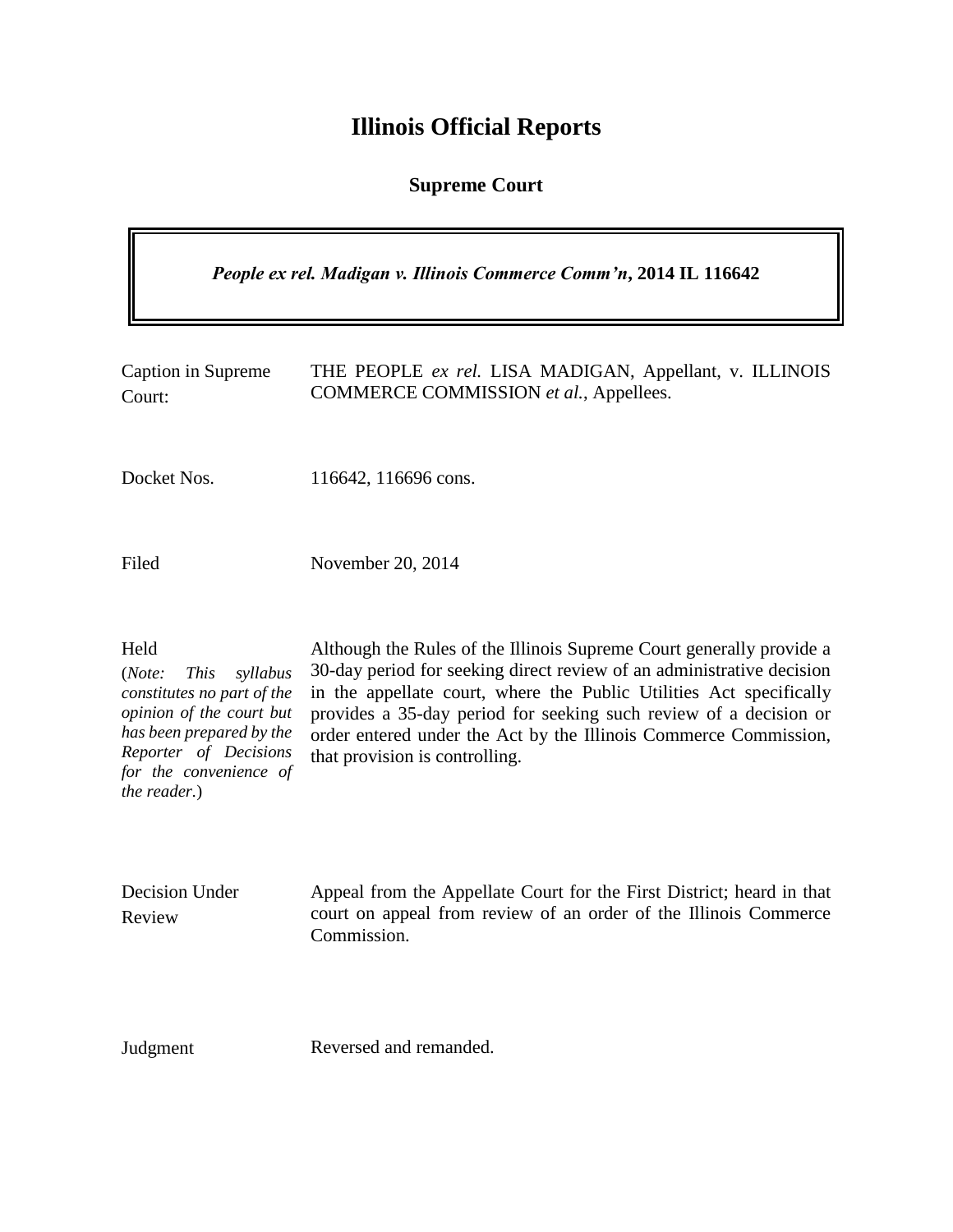| Counsel on<br>Appeal | Lisa Madigan, Attorney General, of Springfield (Michael A. Scodro<br>and Carolyn E. Shapiro, Solicitors General, and Carl J. Elitz, Assistant<br>Attorney General, of Chicago, of counsel), for the People. |
|----------------------|-------------------------------------------------------------------------------------------------------------------------------------------------------------------------------------------------------------|
|                      | James E. Weging, Special Assistant Attorney General, of Chicago, for<br>appellee Illinois Commerce Commission.                                                                                              |
| <b>Justices</b>      | JUSTICE KARMEIER delivered the judgment of the court, with<br>opinion.<br>Chief Justice Garman and Justices Freeman, Thomas, Kilbride, Burke,<br>and Theis concurred in the judgment and opinion.           |

### **OPINION**

¶ 1 At issue in this appeal is whether the appellate court erred when it dismissed the State's petition for direct review of an order by the Illinois Commerce Commission on the grounds that the State's notice of appeal was untimely and therefore insufficient to invoke the appellate court's jurisdiction. 2013 IL App (1st) 122981-U. Although the State complied with the 35-day filing period specified by section 10-201(a) of the Public Utilities Act (220 ILCS 5/10-201(a) (West 2010)), the appellate court believed separation of powers considerations required that controlling effect be given instead to Supreme Court Rule 335(i) (Ill. S. Ct. R. 335(i) (eff. Feb. 1, 1994)), which incorporates by reference Supreme Court Rule 303 (Ill. S. Ct. R. 303 (eff. June 4, 2008)). Under Rule 303(a) (Ill. S. Ct. R. 303(a) (eff. June 4, 2008)), the deadline for filing a notice of appeal is only 30 days, a deadline the State did not meet. The State petitioned for leave to appeal (Ill. S. Ct. R. 315 (eff. July 1, 2013)). The Illinois Commerce Commission filed a separate petition to appeal as a matter of right (Ill. S. Ct. R. 317 (eff. July 1, 2006)) or, in the alternative for leave to appeal (Ill. S. Ct. R. 315 (eff. July 1, 2013)). We allowed both parties' petitions and consolidated the cases. We now reverse and remand to the appellate court for further proceedings.

¶ 2 BACKGROUND

¶ 3 In 2009, the Illinois American Water Company (IAWC) petitioned the Illinois Commerce Commission (Commission) pursuant to the Public Utilities Act (220 ILCS 5/1-101 *et seq.* (West 2010)) for approval of its annual reconciliation of purchased water and purchased sewage treatment surcharges. See 83 Ill. Adm. Code 655.50 (2001); 220 ILCS 5/9-220.2 (West 2010). The State sought and was granted leave to intervene in the proceeding. By order dated July 31, 2012, the Commission approved the reconciliation subject to certain modifications. The State asked for rehearing. The Commission denied that request in an order entered by the Commission on September 11, 2012.

¶ 4 Under section 10-201(a) of the Public Utilities Act (220 ILCS 5/10-201(a) (West 2010)), the State had 35 days from denial of rehearing to appeal the Commission's decision to the appellate court. That placed the deadline for filing the notice of appeal at October 16. According to the record, the notice of appeal was duly filed on that date.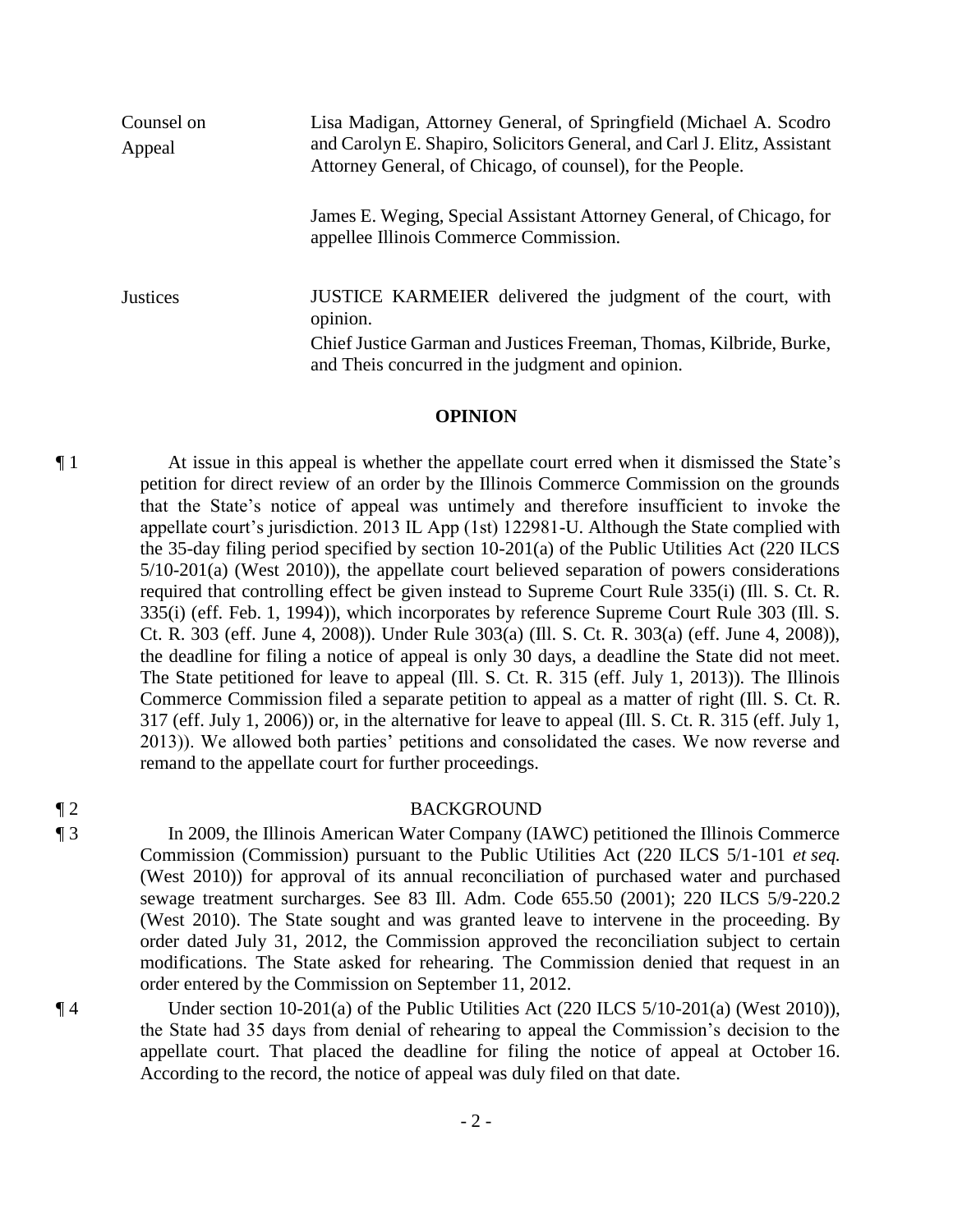¶ 5 After the notice of appeal was filed, the case proceeded normally. The record was filed, a briefing schedule was set, and briefs were filed. Once the briefs were in, the appellate court determined that the matter could be disposed of without oral argument on the grounds that no substantial question was presented. Ill. S. Ct. R. 352(a) (eff. Feb. 6, 2013). Shortly thereafter, it entered a summary order pursuant to Supreme Court Rule  $23(c)(1)$  (Ill. S. Ct. R.  $23(c)(1)$ ) (eff. July 1, 2011)), dismissing the appeal for lack of jurisdiction on the grounds that the notice of appeal had not been timely filed. Invoking two prior appellate court cases which had opined that the provisions of section 10-201(a) of the Public Utilities Act were unconstitutional based on separation of powers principles, the appellate court determined that under Supreme Court Rule  $335(i)(1)$  (Ill. S. Ct. R.  $335(i)(1)$  (eff. Feb. 1, 1994)), the notice of appeal should have been filed, instead, within the shorter 30-day deadline set forth in Supreme Court Rule 303(a) (Ill. S. Ct. R. 303(a) (eff. June 4, 2008)). Under that deadline, the State's notice of appeal came five days too late. See 2013 IL App (1st) 122981-U,  $\P$ [2-3.

¶ 6 The State and the Commission each petitioned for rehearing. When rehearing was denied, they petitioned our court for review. We granted both parties' petitions and consolidated the proceedings for briefing, argument and decision.

# ¶ 7 ANALYSIS

¶ 8 The standard of review is undisputed. Whether the appellate court erred in dismissing the appeal for lack of jurisdiction on the grounds that it was untimely and whether section 10-201(a) of the Public Utilities Act is constitutional are both questions of law which we review *de novo*. *Board of Education of Roxana Community School District No. 1 v. Pollution Control Board*, 2013 IL 115473, ¶ 17; *Irwin Industrial Tool Co. v. Department of Revenue*, 238 Ill. 2d 332, 340 (2010).

¶ 9 In undertaking our review, we begin with the provisions of the Illinois Constitution itself. That document grants an appeal as a matter of right from all final judgments of the circuit court. Ill. Const. 1970, art. VI, § 6. It does not, however, confer any right to judicial review of final administrative decisions. The courts of this state are only empowered to review administrative actions "as provided by law." Ill. Const. 1970, art. VI, § 6 (appellate court), § 9 (circuit court); see *ESG Watts, Inc. v. Pollution Control Board*, 191 Ill. 2d 26, 29 (2000).

¶ 10 When the legislature has, through law, prescribed procedures for obtaining judicial review of an administrative decision, a court is said to exercise "special statutory jurisdiction" when it reviews an administrative decision pursuant to the statutory scheme. *Id*. at 30; *People ex rel. Madigan v. Illinois Commerce Comm'n*, 231 Ill. 2d 370, 387 (2008). Special statutory jurisdiction is limited to the language of the act conferring it. *Town & Country Utilities, Inc. v. Illinois Pollution Control Board*, 225 Ill. 2d 103, 122 (2007). A court has no powers from any other source. *Collinsville Community Unit School District No. 10 v. Regional Board of School Trustees*, 218 Ill. 2d 175, 181-82 (2006). A party seeking to invoke a court's special statutory jurisdiction must therefore comply strictly with the procedures prescribed by the statute. *Id.* at 182; *Ultsch v. Illinois Municipal Retirement Fund*, 226 Ill. 2d 169, 178 (2007). If the mode of procedure prescribed by statute is not strictly pursued, no jurisdiction is conferred on the court to review it. *Fredman Brothers Furniture Co. v. Department of Revenue*, 109 Ill. 2d 202, 210 (1985).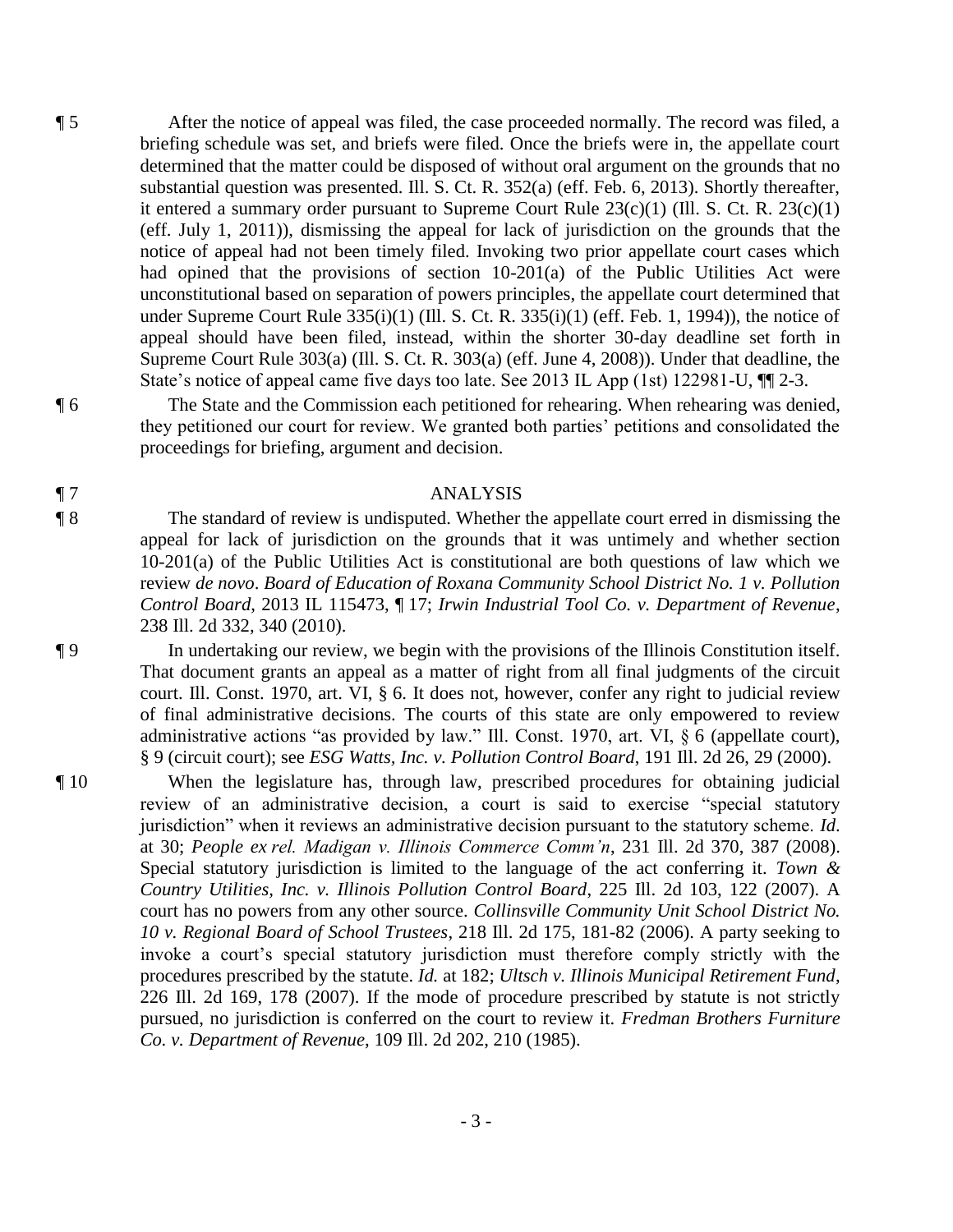¶ 11 The procedures governing appeals from final administrative decisions and orders of the Commission differ depending on the nature of the proceeding. When the decision or order is entered by the Commission under the Electric Supplier Act (220 ILCS 30/1 *et seq.* (West 2010)) or the Illinois Commercial Relocation of Trespassing Vehicles Law (625 ILCS 5/18a-100 *et seq.* (West 2010)), the appeal is "in accordance with the Administrative Review Law" (735 ILCS 5/3-103 *et seq.* (West 2010)). If the appeal is from a decision or order entered by the Commission pursuant to the Illinois Commercial Transportation Law (625 ILCS 5/18c-1101 *et seq.* (West 2010)) or the Public Utilities Act (220 ILCS 5/1-101 *et seq*. (West 2010)), it is controlled instead by the terms of those particular statutes. 83 Ill. Adm. Code 200.890(a) (1996).

¶ 12 Because this was a proceeding under the Public Utilities Act, the appeal was governed by section 10-201 of that statute (220 ILCS 5/10-201 (West 2010)). Section 10-201(a) expressly provides that any person or corporation affected by a rule, regulation, order or decision of the Commission may appeal to the appellate court "[w]ithin 35 days from the date that a copy of the order or decision sought to be reviewed was served upon the party affected by any order or decision of the Commission refusing an application for a rehearing of any rule, regulation, order or decision of the Commission, including any order granting or denying interim rate relief, or within 35 days from the date that a copy of the order or decision sought to be reviewed was served upon the party affected by any final order or decision of the Commission upon and after a rehearing of any rule, regulation, order or decision of the Commission, including any order granting or denying interim rate relief." 220 ILCS 5/10-201(a) (West 2010). Under the precedent of this court set forth above governing special statutory jurisdiction, this 35-day statutory period was controlling. There is no dispute that the State filed its appeal within the statutory period. The appeal was therefore timely.

¶ 13 In reaching a contrary conclusion, the appellate court took the view that separation of powers principles required that the statutory appeal period yield to the shorter appeal period specified in Supreme Court Rule 303(a) (Ill. S. Ct. R. 303(a) (eff. June 4, 2008)), which is among the general appeal rules incorporated by reference into Supreme Court Rule 335 (Ill. S. Ct. R. 335 (eff. Feb. 1, 1994)) governing direct review of administrative orders by the appellate court. The appellate court was mistaken. It is true our court has concurrent constitutional authority with the General Assembly to promulgate rules concerning direct appellate court review of administrative decisions. It is also the case that the rules of our court control appellate court review of administrative decisions in the absence of an explicit exercise of rulemaking authority by the legislature or in those situations were a rule enacted by the legislature is in direct conflict with a rule promulgated by our court. *County of Cook, Cermak Health Services v. Illinois State Local Labor Relations Board*, 144 Ill. 2d 326, 334-35 (1991). We have never suggested, however, that Supreme Court Rule 335 requires courts to give controlling effect to the 30-day appeal period in Supreme Court Rule 303(a) whenever review of administrative orders lies with the appellate court.

 $\P$  14 Supreme Court Rule 335(i)(1) provides simply that certain supreme court rules, including Rule 303(a)'s 30-day filing period (Ill. S. Ct. R. 303(a) (eff. June 4, 2008)), apply to administrative review by the appellate court "[i]nsofar as appropriate." Ill. S. Ct. R. 335(i)(1) (eff. Feb. 1, 1994). We have found it appropriate for courts to apply the 30-day deadline set forth in Rule 303(a) when the legislature has failed to explicitly state a time within which administrative review in the appellate court must be commenced. *County of Cook, Cermak*